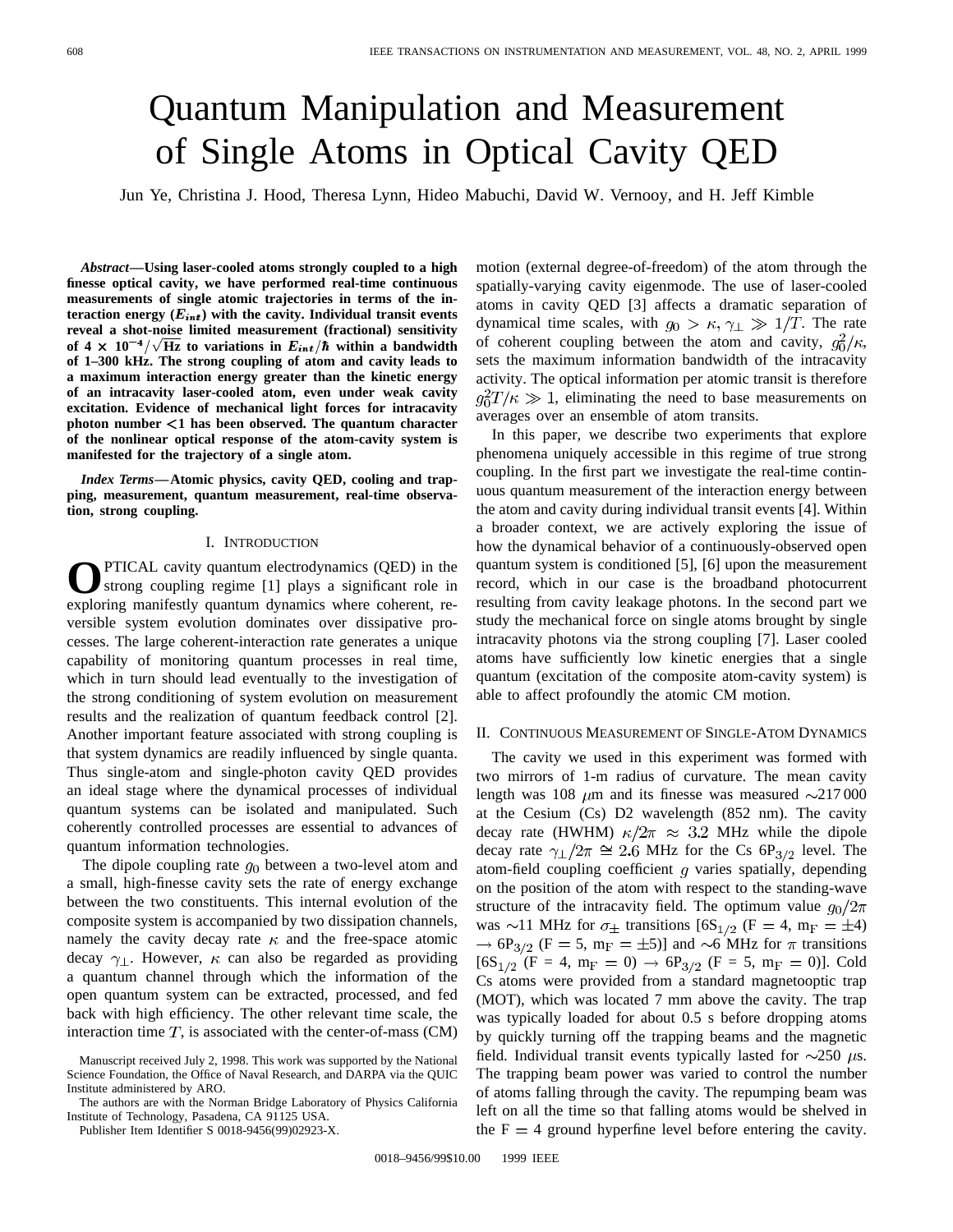No spin polarization was performed on atoms to prepare for a specific Zeeman sublevel.

In hopes of eventually reaching the standard quantum limit for monitoring the position of a free mass as well as observing quantum measurement backaction, we were obliged to use a probe field detuned from the atomic resonance [8], [9]. The experimental protocol then involved determination of both the phase and amplitude of the cavity-output field with shot-noise-limited accuracy at a reasonable bandwidth. These quadrature amplitude (QA) signals provide a direct record of the complete time-evolution of the interaction energy ( $E_{int}$  =  $\hbar g$ ) between the atom and cavity. In this dispersive regime we minimize not only the random heating generated by onresonance probing of the atomic motion [10] but also the information loss through the atomic decay to free space. We thus need a probe field void of any frequency noise while still arbitrarily tunable with respect to the atomic resonance. The cavity resonance is then locked tightly on the probe frequency to maintain a stable empty-cavity field and to avoid technical noise in the intrinsically frequency (phase) discriminating cavity transmission.

The probe beam was provided by a Ti : Sapphire laser with its fast linewidth narrowed by a prestabilizing reference resonator, which was in turn locked on the Cs resonance. The probe field was one of the Ti : Sapphire sidebands generated by an in-line electro-optic modulator (EOM) for tuning of the probe frequency. The probe field was too weak to establish a direct frequency lock to the cavity. On resonance, the saturation intracavity photon number for the QED cavity is  $m_0 = \gamma_1^2/2g_0^2 \approx 0.1$ , which sets a cavity throughput of  $4\pi\kappa m_0 \approx 1$  pW. Tuning off resonance would allow the probe power to be proportionally larger, however, it would still be extremely difficult to obtain a high-quality error signal for cavity locking. We thus used an auxiliary diode laser to stabilize the cavity length on a different longitudinal mode than the probe. The diode laser was detuned 16 nm off the Cs resonance and its power of  $\sim$ 40 nW through the cavity incurred an ac Stark shift of only  $\sim 60$  kHz for the Cs resonance. The diode laser itself was stabilized by the same reference resonator shared with the Ti : Sapphire laser. Frequency detuning between the diode laser and the QED cavity was again furnished by a second EOM. (The cavity was locked on an RF sideband of the diode laser.) While this setup allowed us to have variable detunings among the atomic, cavity, and probe frequencies, in the experiment we kept a zero-detuning between the cavity and probe.

We used a balanced-heterodyne setup in order to achieve high-efficiency, zero-background photodetection of  $\sim$ 1 pW level of cavity transmission. The mode-cleaned and intensitystabilized local oscillator was derived from the same laser used for the probe beam with an appropriate frequency offset to avoid electronic noise pickup. The overall heterodyne efficiency  $(\sim 0.32)$  was carefully measured in order to deduce the intracavity photon number and make quantitative comparisons with simulations. The difference photocurrent from the balanced heterodyne detectors was  $0^{\circ}$ -split to two identical copies, which were mixed with the in-phase and quadrature components of an additional RF local oscillator to produce an orthogonal pair of QA signals at baseband. The QA signals were filtered and digitized with a 12-bit resolution at a sampling rate of 10 MHz/channel. Fluctuations of optical phases caused by vibrational disturbances along the beam propagation line were limited to frequencies below  $\sim$ 1 kHz and the recorded signal bandwidth typically extended from 1 to 300 kHz. Fortunately, this covered the dominant rates of variation in  $E_{int}$ , as the mean duration of individual transit events was 250  $\mu$ s.

Fig. 1 shows the first measurement of the real-time evolution of the complex field amplitude brought by single atom motion. Dynamical variations in both QA's (at 300 kHz bandwidth) are displayed versus time during transit events. Detunings  $\Delta$  (atomic resonance-probe frequency) and probe powers (intracavity photon number m with no atoms in cavity) are indicated on the figure. Note we have displaced the amplitude quadrature signals (upper traces) by  $+400$  to prevent overlapping between the two traces. Although at times the transit signals seem to show internal structures, we still have yet to devise a clean way of distinguishing between variations caused by atomic motion through the spatial structure (both longitudinal and transverse) and/or optical pumping among atomic internal (Zeeman) states. The transition to the dispersive measurement regime is evidenced by the significant phase shift of the probe field and the fact that signals primarily reside in the phase quadrature at large detunings. The full-signal (combining both QA's) to rms-noise ratio (SNR) is estimated at 4.5 at 300 kHz bandwidth, implying a relative sensitivity of  $\sim4\times$  $10^{-4}/\sqrt{\text{Hz}}$ . This SNR lies only a factor of  $\sim 2.7$  above the fundamental quantum noise level, which is estimated based on an ideal 100% quantum efficiency. Assuming that the largest signals correspond to atoms reaching the maximal coupling strength of  $g_0/2\pi = 11$  MHz, this sets our broadband sensitivity to time-variations in  $E_{int}$  to be  $\sim$ 4.5 kHz/ $\sqrt{Hz}$ . Considering the standing-wave structure of the cavity eigenmode, our data should in principle display a position sensitivity of 1.5  $\times$  $10^{-10}$  m/ $\sqrt{Hz}$  to atomic displacements along the cavity axis.

The atomic-transit signals can also be displayed in parametric plots of amplitude versus phase to examine the correlation induced between these two quantities by the atom-cavity interaction. This type of parametric plot is dictated by the interaction Hamiltonian for the atom and cavity mode. With fixed values of power (m) and detuning  $(\Delta)$ , the only varying parameter in the plot is the atom-cavity coupling  $q$ , in the range of  $[0, q_0]$ . It is no longer relevant which underlying process (internal or external) controls the change of  $q$ . From this perspective the comparison between theory and experiment is thus simplified. Fig. 2(a) shows three transit phasors taken at different probe detunings, and illustrates transition from absorptive to dispersive regime. The data in each subplot (in dots, from two individual transit events) overlay theoretical predictions based on quantum and semiclassical theories. The point of no interaction  $(q = 0)$  is marked by a triangle. The  $q = q_0$  endpoint is marked by a circle (o) for quantum theory and by a cross  $(x)$  for semiclassical theory [12]. Fig. 2(b) illustrates the differences between the two theories regarding the nonlinear optical response of the atom-cavity system. The two transit phasors are shown for a fixed detuning but different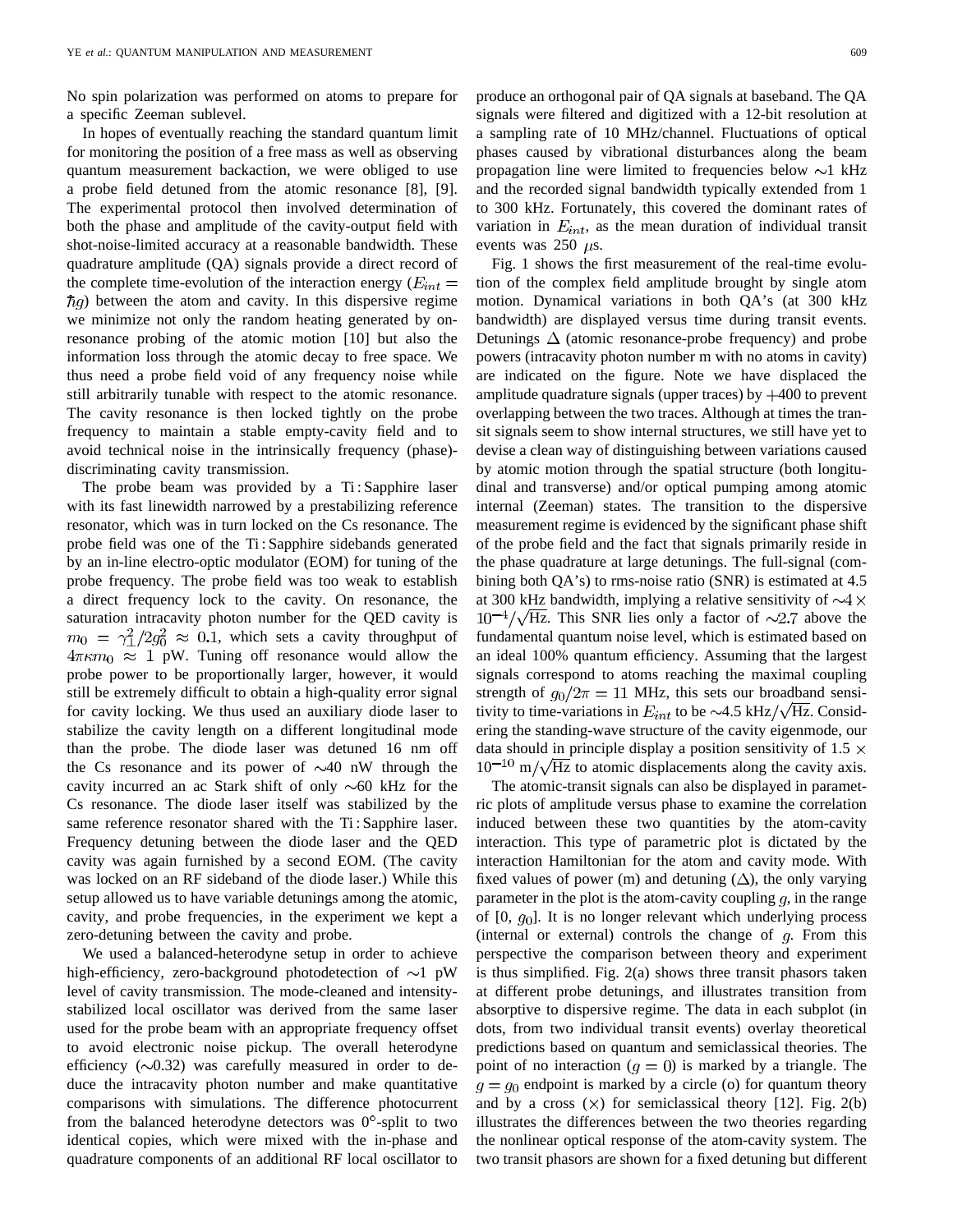

Fig. 1. Individual atom-transit signals recorded with a 300 kHz bandwidth, with the atom-probe detuning  $\Delta$  and probe power  $\langle m \rangle$  (intracavity photon number in absence of atoms). Upper (lower) traces represent the amplitude (phase) quadrature signals. Upper traces are displaced by an additional +400 for clarity.

probe powers. The data clearly support the quantum theory which shows a discrepancy from the semiclassical theory. We stress that our experiments allow exploration of nonlinear quantum dynamics at single quantum realizations, instead of from ensemble averages [11], [12].

# III. PHOTON-COVALENT BINDING OF ATOM AND CAVITY

In the second experiment, a very small cavity of length 10.1  $\mu$ m and finesse 180 000 provided us with the largest coupling  $g_0$  in a cavity QED system to date. The relevant rates were  $(g_0, \kappa, \gamma_\perp, T^{-1})/2\pi = (120, 40, 2.6, 0.002)$  MHz. These rates correspond to critical photon and atom numbers ( $m_0 \equiv$  $\gamma_{\perp}^2/2g_0^2$ ;  $N_0 \equiv 2\kappa \gamma_{\perp}/g_0^2 = (2.3 \times 10^{-4})$ ; 0.015) [1]. Cs atoms cooled to  $\sim$ 20  $\mu$ K were again dropped down through the cavity. Here the frequency detuning between the atomic and empty-cavity resonances remained zero ( $v_{\text{atom}} = v_{\text{cavity}} =$  $v<sub>0</sub>$ ). The cavity length was stabilized by a chopped auxiliary beam tuned on Cs resonance. A freely-tunable probe beam was used to explore the eigenspectrum of the atom-cavity system in cavity transmission, again with balanced heterodyne detection.

As an atom falls into the cavity, the increasing  $E_{int} = \hbar q(\vec{r})$ causes the otherwise coincident atomic and cavity resonances to split into two "vacuum-Rabi" normal modes, located at  $v_0 \pm q(\vec{r})/2\pi$ , corresponding to two dressed states of the atom-cavity system. We can now watch this mode-splitting process in real time. For the few atoms that actually reach a region of optimal coupling as they fall through the cavity, the vacuum-Rabi sidebands should be swept outward (from the cavity resonance) in frequency to a maximum of  $\pm g_0/2\pi$  =  $\pm 120$  MHz. Therefore, for the probe beam with a fixed frequency detuning at  $\Delta = v_0 - v_{\text{probe}} = \pm 120$  MHz, the cavity transmission will show the largest increase. Similarly, for the probe beam of  $\Delta = 0$ , the cavity transmission



Fig. 2. (a) Dependence of transit phasor shapes on detuning. Each subplot shows an overlay of two transit data (dots), master equation-based quantum theory (solid curve ending in circle), and semiclassical theory (solid curve ending in  $X$ ). (b) Nonlinear response of the transit phasor, with a fixed detuning (10 MHz) and different probe powers, indicated by the mean intracavity photon number in each case.

shows the largest attenuation. For atoms that do not achieve optimal coupling, we should expect the maximum increase of cavity transmission to occur at some intermediate detunings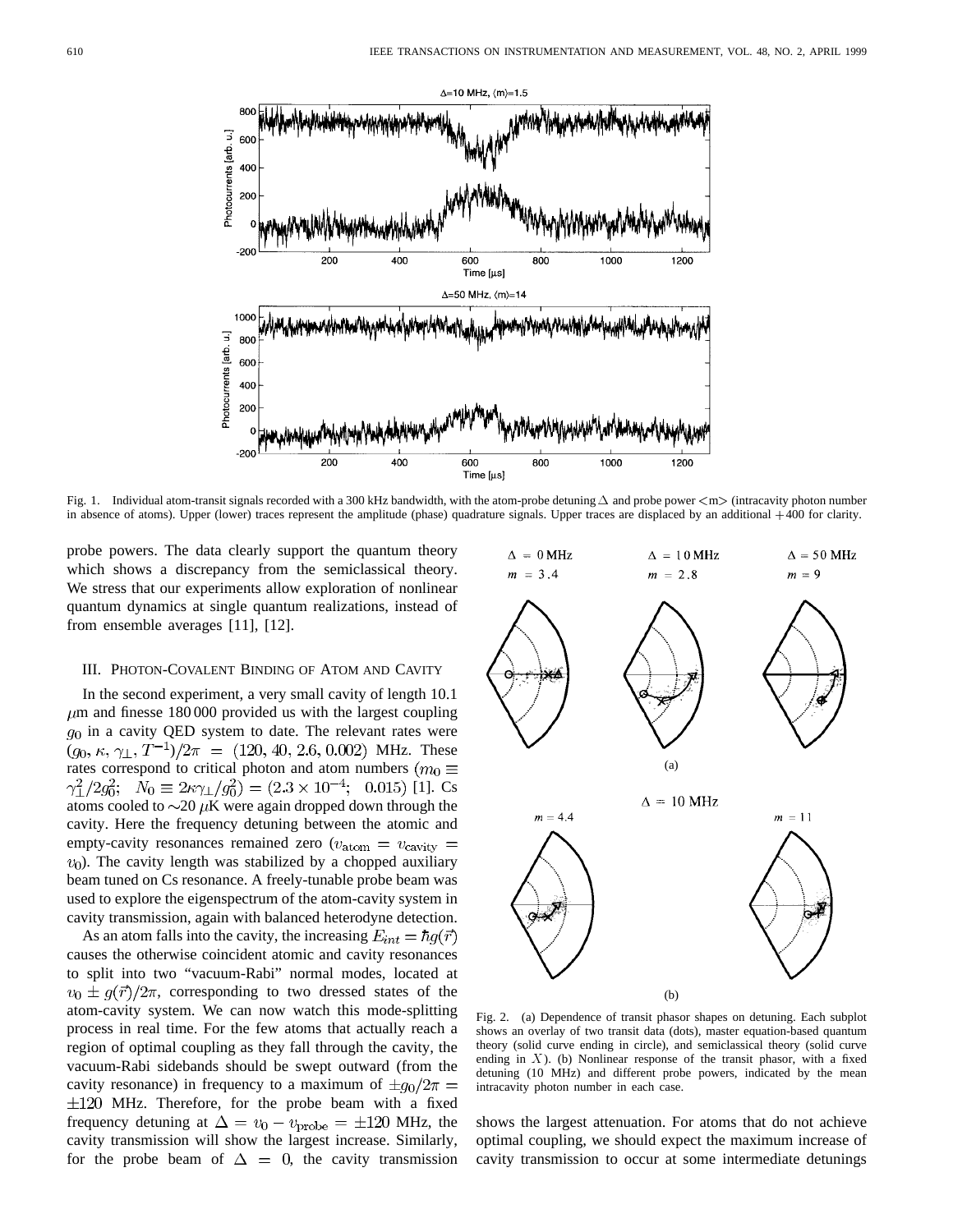

Fig. 3. Simultaneous recording of two normalized probe transmissions through the atom-cavity system. Upper trace,  $\Delta \approx 0$ ; lower trace,  $\Delta \approx 120$ MHz. Bandwidth is 100 kHz.





Fig. 4. Strong-coupling induced mechanical effects on atoms. In (b), a probe beam at  $\Delta \sim g_0$  is triggered *on* by the entrance of an atom into the cavity. The atomic transit time is extended to  $\sim$ 300  $\mu$ s, compared with the 100  $\mu$ s normal duration in the absence of the trapping beam, as in (a).

between 40 MHz and 100 MHz. Fig. 3 shows an example of real-time changes in transmission of the atom-cavity system produced by an individual atom transit. The transmission of two probe beams are simultaneously recorded. In the plot the transmissions are normalized against the empty-cavity values. For the probe near resonance ( $\Delta \approx 20$  MHz), the cavity transmission decreases as an atom falls through the cavity. At the same time, the cavity transmission increases as the lower Rabi sideband for the second probe tuned to  $\Delta \approx 100$  MHz. We also note that the signal contrasts for two probes are lower than for single-probe measurements due to system saturation.

Carrying out repeatedly the transmission measurement, the spectrum of the atom-cavity system can be mapped out with a frequency sweep on a single probe. While the double-peaked structure of the vacuum-Rabi splitting is clear, with peaks near  $\pm g_0/2\pi$ , it is equally clear that the spectrum showed some asymmetry between red and blue probe detunings (see [7, Fig. 4]). Since the red (blue) Rabi-sideband corresponds to the lower (upper) dressed state, the associated attractive (repulsive) mechanical light force is expected to affect an atom's CM motion. Indeed, weak excitation by a coherent probe tuned to  $\Delta_{\pm} \approx \pm g_0$  gives rise to a pseudopotential (for